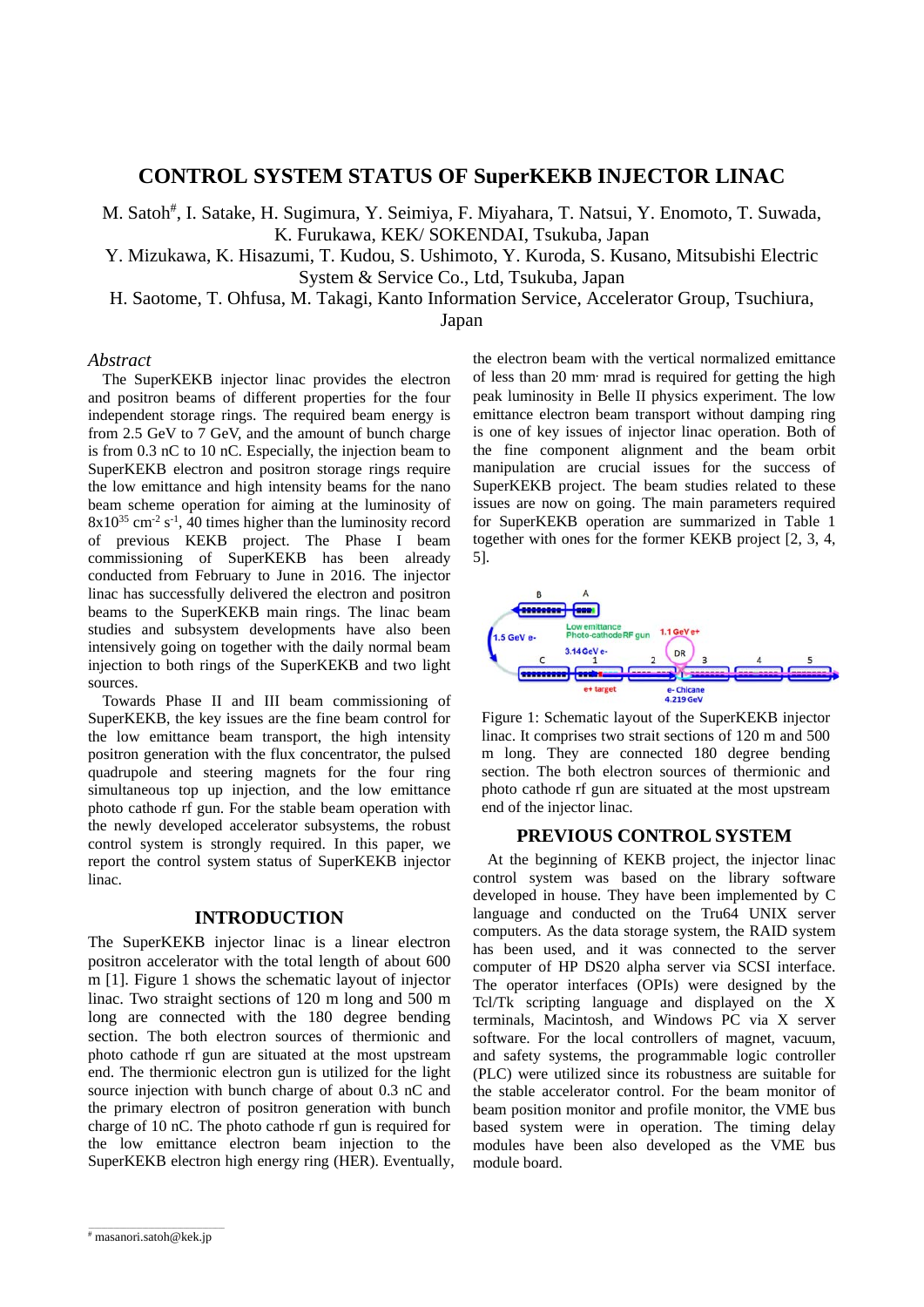| Project                                         | $\mbox{KEKB}^{***}$                 |             | SuperKEKB***<br>(Phase I) |                | SuperKEKB****<br>(Phase II)                             |                 | SuperKEKB****<br>(Phase III) |                |
|-------------------------------------------------|-------------------------------------|-------------|---------------------------|----------------|---------------------------------------------------------|-----------------|------------------------------|----------------|
| Beam                                            | $e-$                                | $e+$        | $e-$                      | $e+$           | $e-$                                                    | $e+$            | $e-$                         | $e+$           |
| Beam energy (GeV)                               | 8                                   | 3.5         | 7                         | $\overline{4}$ | 7                                                       | $\overline{4}$  | $\tau$                       | $\overline{4}$ |
| Stored current (A)                              | 1.1                                 | 1.6         | $\mathbf{1}$              | $\mathbf{1}$   |                                                         |                 | 2.6                          | 3.6            |
| Beam lifetime<br>(min.)                         | 200                                 | 150         | 100                       | 100            |                                                         |                 | 6                            | 6              |
| Bunch charge (nC)                               | $\mathbf{1}$                        | $1(10^*)$   | $\mathbf{1}$              | $0.4(8^*)$     | 1                                                       | 0.5<br>$(10^*)$ | $\overline{4}$               | $4(10^*)$      |
| Normalized vertical<br>emittance<br>(mm·mrad)   |                                     | 310<br>1400 | 300<br>$130^{**}$         | 1200           | 150                                                     | 40              | 20                           | 15             |
| Normalized<br>horizontal emittance<br>(mm·mrad) |                                     |             | 160<br>$200**$            | 1000           | 150                                                     | 200             | 40                           | 100            |
| Energy spread (%)                               | 0.125                               | 0.125       | 0.5                       | 0.5            | 0.1                                                     | 0.16            | 0.07                         | 0.16           |
| Bunch length (mm)                               | 1.3                                 | 2.6         | 1.3                       | 2.6            | 1.3                                                     | 0.7             | 1.3                          | 0.7            |
| # of bunch                                      | $\overline{2}$                      |             | $\overline{c}$            |                | $\overline{2}$                                          |                 |                              |                |
| Maximum beam<br>repetition (Hz)                 | 50                                  |             | 25                        |                | 25/50                                                   |                 |                              |                |
| Top up injection                                | 3 rings (HER,<br>$LER^{****}$ , PF) |             | n/a                       |                | 5 rings (HER, LER <sup>*****</sup> , DR, PF, PF-<br>AR) |                 |                              |                |

Table 1: Main Parameters of KEKB and SuperKEKB Injector Linac.

\*: Primary electron beam for positron production.

\*\*: Results with the photocathode rf electron gun.<br>\*\*\*: Achieved values.

\*\*\*\*: Design values.<br>\*\*\*\*\*: Low energy ring of KEKB and SuperKEKB.

The server computers, OPI, and local controllers were connected via Ethernet up to 100 Mbps data transfer speed. For the high availability operation, we adopted the redundant network connection between the core and edge network switches. Moreover, the core switch system itself is also the redundant system since it is one of the key component of the injector linac control system.

# **PRESENT CONTROL SYSTEM**

### *EPICS based Control System Software*

In the middle stage of KEB project, the injector linac control framework has been gradually migrated from the system developed in house to the experimental physics and industrial control system (EPICS) based one [6]. The KEKB and PF-AR ring control systems have been already developed with the EPICS environment from the beginning of the operation. Later, the PF ring control system was also replaced by the EPICS based one. The EPICS framework can provide the large number of driver software, archiver tool, alarm software, and so on. It can drastically accelerate the development cycle of control

and commissioning software. In addition, it can also provide the good affinity between the ring and injector control system. Since we can conduct the quick and easy data analysis to find some correlation between the ring and injector related parameters, it can eventually bring the

Table 2: Number of EPICS IOCs for each subsystem.

| Group       | # of IOCs      |  |
|-------------|----------------|--|
| Safety      | 2              |  |
| Monitor     | 48             |  |
| RF          | 57             |  |
| RF monitor  | 41             |  |
| Magnet      | 19             |  |
| Vacuum      | 1              |  |
| Timing      | 52             |  |
| Utility<br> | $\mathfrak{D}$ |  |
| Operation   | 3              |  |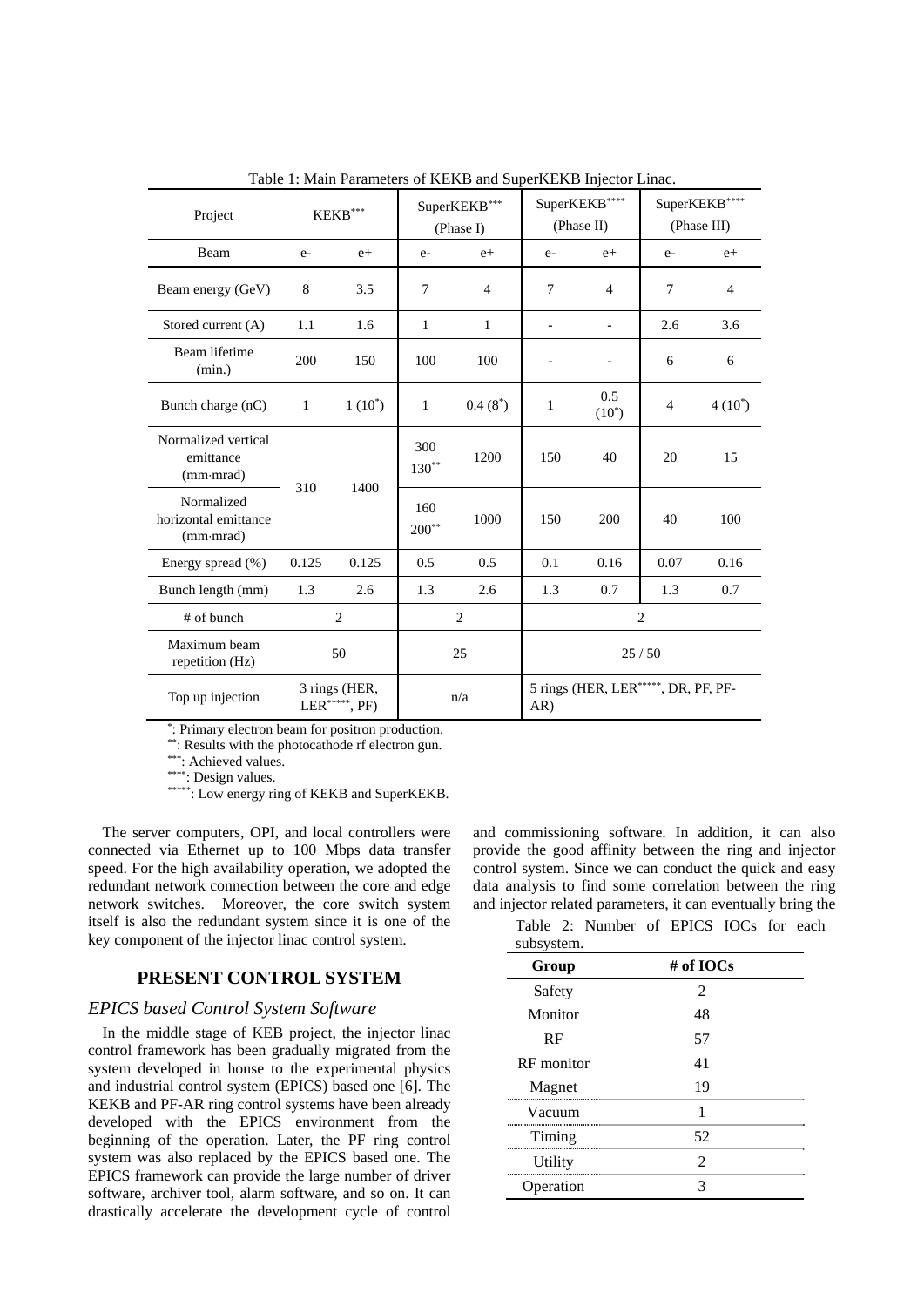| Group            | # of $IOCs$ |  |
|------------------|-------------|--|
| Beam<br>monitor  | 29803       |  |
| Injector         | 787         |  |
| Timing           | 8268        |  |
| RF               | 2206        |  |
| RF monitor       | 9991        |  |
| Magnet           | 17204       |  |
| Vacuum           | 499         |  |
| Operation        | 8977        |  |
| Safety<br>system | 940         |  |
| Utility          | 324         |  |

| Table 3: Number of EPICS PVs registered to the |  |
|------------------------------------------------|--|
| channel and CSS archivers.                     |  |

|                         | ■ アブリケーション 浦州 システム ● 国 聞 理                                                                                                                                                                                                                                                                                                                                  | $V2 \n\equiv$ |                                                                                                                                                                                                                                                                                                                                                                                      | 10月10日 (金) 午前 8:08:05 - |
|-------------------------|-------------------------------------------------------------------------------------------------------------------------------------------------------------------------------------------------------------------------------------------------------------------------------------------------------------------------------------------------------------|---------------|--------------------------------------------------------------------------------------------------------------------------------------------------------------------------------------------------------------------------------------------------------------------------------------------------------------------------------------------------------------------------------------|-------------------------|
|                         | ms_mag_magpic1-83.cmd = C x = ms_mag_magpic1-C1.cmd = C x                                                                                                                                                                                                                                                                                                   |               |                                                                                                                                                                                                                                                                                                                                                                                      |                         |
| O failed:               | ファイル(F) 編集(E) 表示(V) 端末(T) タブ(B) ヘルプ(H)<br>pustes error - Connection refuned<br>104/10/10 80:00:05 2000% (E.16.41 LEBS-IE.16.41-00%EA) payofizies = connect<br>2014/10/10 00:00:05 205062 0F.16.41 LEWI-DF.16.41-007800- Protocol aborted<br>ms_mag_magpic2-C1.cmd and x and x and ms_mag_magpic2-D1.cmd and x and<br>ファイル(F) 編集(E) 表示(V) 請末(T) タブ(B) ヘルプ(H) | O Tail lost   | ファイル(F) 編集(E) 表示(V) 端末(T) タブ(B) ヘルプ(H)<br>system arror - Connection refuned<br>2014/16/10 80:00:00 00:00134 0F.10.24 LEMS 0F.10.24 0376 AD paradisem-terrent<br>PERSONAL BOOK ON THESE OF 15 SA LINE OF 15 SA CONTACT Professi about of<br>ファイル(F) 編集(E) 表示(V) 請末(T) タブ(B) ヘルプ(H)                                                                                                    |                         |
| D. Eastled:             | 914/18/18 85 85 85 205833 8F.23.13 LEWI-8F.23.13 031610 payerCommer-Scenect<br>014/10/10 80-80-85 205/05 0F:23,13 LT366-0F:23,13-0076EAD Protocol aborted                                                                                                                                                                                                   | O failled     | 2014/19/18 05:05:05:06/01:05:21:21:11:08:03:21:21:007690 passedness-research<br>2014/15/19 80:00:05 319505 80:21:21 ET366 40:21:21 0039000 Protocol aborted                                                                                                                                                                                                                          |                         |
|                         |                                                                                                                                                                                                                                                                                                                                                             |               |                                                                                                                                                                                                                                                                                                                                                                                      |                         |
| d -loreate, intr.chard- | ファイル(F) 編集(E) 表示(V) 諸末(T) タブ(B) へルブ(H)<br>2014/10/35 14:51-29.205 00.17.41 Barning -- 590 not operational<br>00.17.41 vuilledings) Wil: concelion not supported<br>elder@rxz.nbbat.log/displaces.f9.17.41 april 10.16.91 08101141010                                                                                                                        | O. failed:    | ファイル(F) 編集(E) 表示(V) 請末(T) タブ(B) ヘルブ(H)<br>2014/15/10:00:00:00.04.5V/102.00.20.23.11366.00.33.23.00/9EAU-.com/disease-3connect<br>2014/18/18 80:00:00 20:10:20 LEWI-00:10:23 OPTEAD: Protocol aborted                                                                                                                                                                                 |                         |
|                         | <b>EXAMPLE 2020 IN 1999 Manager 2-D 2-Manager 2-D 2-Manager 2-Manager 2-Manager 2-Manager 2-Manager 2-Manager 2-Manager 2-Manager 2-Manager 2-Manager 2-Manager 2-Manager 2-Manager 2-Manager 2-Manager 2-Manager 2-Manager 2-Ma</b>                                                                                                                        |               |                                                                                                                                                                                                                                                                                                                                                                                      |                         |
|                         | ファイル(F) 編集(E) 表示(V) 請末(T) タブ(B) へルプ(H)<br>2014/10/10 80:80:05.005 00.22.32 vs:itonnectPort error 172.19.75.194 RPC Renote<br>system error - Connection refused<br>2014/16/18 88:05:05:005 30.22.32 -1 autoConnect could not connect<br>ms mag magpic2-A1.cmd = DX                                                                                           |               | ファイル(F) 編集(E) 表示(V) 請末(T) タブ(B) ヘルプ(H)<br>drvNetWof: ere mpf.timeout.hondler("LIBMG-ZAJF")-2014.10/18 07:50-32.120590 eee<br>drvNefMpf: eee mpf.timacut.handler("LT3MG-20.R") (2014.10/18.07.50-32.124532.eee<br>druNetWol. eve mpf.finecud.handler("L13MG-1C-F") (2014-10/18 07-54-00-122554 eve<br>drvNetWof: *** Nof.1imonat.hondler("LIDMG-20.R")-2014-10/18 07-54-00.122594 *** |                         |
|                         |                                                                                                                                                                                                                                                                                                                                                             |               |                                                                                                                                                                                                                                                                                                                                                                                      |                         |
| (create linty chard)    | ファイル(F) 編集(E) 表示(V) 端末(T) タブ(B) ヘルプ(H)<br>2014/18/00 14:14:50:553 St.15.7 vxiCroatelrgChannel VHI: coeration not supported *<br>2014/18/05 14:14 55:553 St.15.7 Barning -- SRD not operational.<br>5Y.15.7 vsiSrgDople VXI: operation not supported<br>2014/15/05 14:14:50 SZM-AM-AM-America political systematic<br>Terminal (9)                           |               | O                                                                                                                                                                                                                                                                                                                                                                                    |                         |
| 【4】 图 Terminal (9)      |                                                                                                                                                                                                                                                                                                                                                             |               | 3420 0.900 C                                                                                                                                                                                                                                                                                                                                                                         |                         |

Figure 2: Screen shot example of EPICS IOC running inside of vncserver.

operators some useful information to fix the problem and improve the beam quality. The beginning of migration in the linac control system, the wrapper software for the existing control software to EPICS has been developed and deployed. After then, the whole system was migrated to the pure EPICS control system. Table 2 and 3 show the number of EPICS IOCs and PVs registered to archiver, respectively. The total number of archived parameter is around 70000, and the large parts of them are the beam monitor and magnet parameters. The both of channel and CSS archiver systems record the large number of linac parameters. As show in Fig. 2, the large parts of EPCIS IOCs are conducted in the vncservers which are running on two Linux virtual machines provided by the VMware vSphere. Almost all OPIs are migrated from the Tcl/tk based ones to the Python scripting language ones. Recently, NI LabVIEW programming environment is also utilized to develop the control software for the flux

| <b>Controll</b><br>er type             | <b>Accelerator component</b><br>type (# of accelerator<br>components) | of<br>#<br>control<br>lers |
|----------------------------------------|-----------------------------------------------------------------------|----------------------------|
| <b>VME</b>                             | Event timing generator                                                | $\overline{4}$             |
| 64x                                    | Event timing receiver                                                 | 50                         |
|                                        | <b>BPM</b> (94)                                                       | 94                         |
| <b>PLC</b>                             | DC magnet $(363)$                                                     | 59                         |
|                                        | Vacuum (333)                                                          | 26                         |
|                                        | Klystron $(5)$                                                        | 5                          |
|                                        | Profile monitor (116)                                                 | 39                         |
|                                        | <b>TDC</b> (40)                                                       | 40                         |
|                                        | Charge integration<br>interlock (5)                                   | 3                          |
| Network<br>attached<br>power<br>supply | DC magnet $(105)$                                                     | 105                        |
| Embedde<br>d Linux                     | Klystron (66)                                                         | 66                         |
| Data<br>logger                         | Temperature and humidity<br>(720)                                     | 26                         |
| <b>PXI</b>                             | Pulsed magnet (74)                                                    | 13                         |
| express                                | Event timing receiver for<br>pulsed magnet (13)                       | 13                         |

concentrator and pulsed magnet. It is also effective for the rapid OPI development.

# *Control System Hardware*

The previous server computers were replaced by the new Linux based blade type server machines. The new servers are four ProLiant BL460c cards based on the c7000 enclosure. The utilization of blade type server computers helps to increase the operational reliability since the enclosure has the five power supply modules and ten cooling fan units to make sure the redundancy. The Linux distribution used in the injector linac is mainly CentOS 6.8 x86\_64 for the control system software. In addition, the Linux CentOS 7.3 x86\_64 is utilized for the backend utility software like the LDAP, Web, and PostgreSOL services.

For the injector linac control network environment, the core redundant network switch of Cisco C4506 was replaced by the Cisco C3750-X. Around fifteen edge switches situated in the klystron gallery were migrated from Cisco C2950 to C2960-S. The fiber link between the core and each edge switch is also redundant connection for the high operational availability. The replacement in this time, the network speed is improved from 100 Mbps to 1 Gbps. However, some local devices are still operated

Table 4: Number of local controllers for each subsystem.